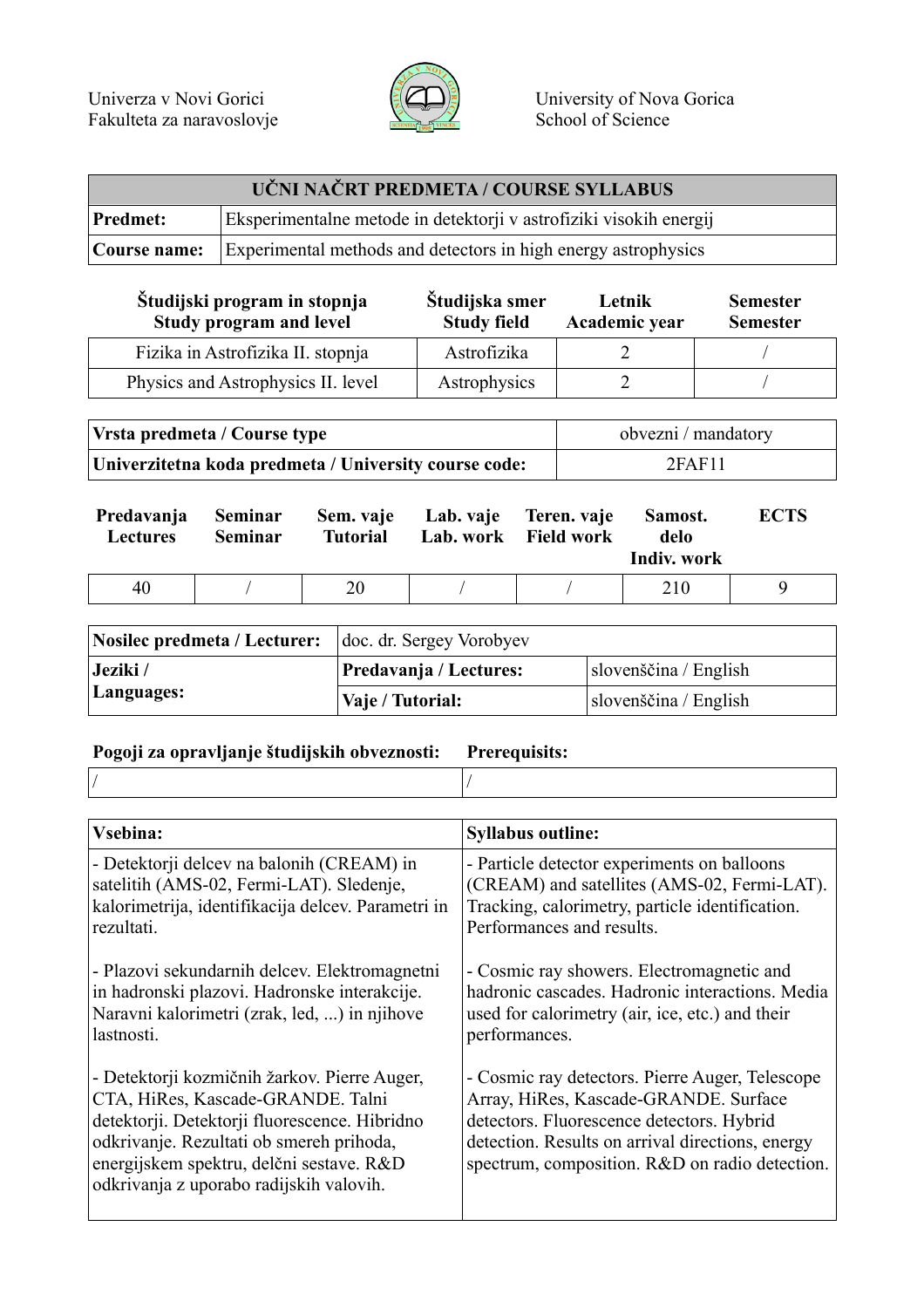

| - Detektorji gama žarkov visokih energij.<br>Teleskopi za zaznavanje Čerenkove svetlobe v             | - Very-high energy (VHE) gamma-ray<br>detectors. Imaging air Cherenkov telescopes                    |
|-------------------------------------------------------------------------------------------------------|------------------------------------------------------------------------------------------------------|
| atmosferi (IACTs). Polja IACT: H.E.S.S.,                                                              | (IACTs). Existing IACT arrays (H.E.S.S.,                                                             |
| MAGIC, VERITAS. Učinkovitost in rezultati.                                                            | MAGIC, VERITAS), performances and results.                                                           |
| Izvori gama žarkov. Cherenkov Telescope                                                               | Galactic and extragalactic sources. Cherenkov                                                        |
| Array: postavitev, pričakovani parametri, cilji.                                                      | Telescope Array, layout, design, performances<br>and goals.                                          |
| - Drugi tipi detektorjev VHE gama žarkov.                                                             |                                                                                                      |
| Rezultati (Milagro, ARGO, HAWC) in                                                                    | - Non-imaging VHE gamma-ray detectors,                                                               |
| perspektive (LHAASO, HiScore).                                                                        | results (Milagro, ARGO, HAWC).                                                                       |
| - Detektorji astrofizikalnih VHE nevtrinov.<br>Nevtrinski oscilacije. Nevtrinski teleskop<br>IceCube. | - Detectors of VHE astrophysical neutrinos.<br>Neutrino oscillations. Neutrino telescope<br>IceCube. |
| - Detektorji gravitacijskih valov. Interferometri.<br>LIGO, VIRGO.                                    | - Detectors of gravitational waves.<br>Interferometers. LIGO, VIRGO.                                 |
| - Večglasniški pristopi, sinergije, omrežja.                                                          | - Multi-messenger synergies and networks.                                                            |

## **Temeljni literatura in viri / Basic readings:**

- K. Kleinknecht, *Detectors for particle radiation*, Cambridge University Press, 1986.
- T. Stanev, *High energy cosmic rays*, Springer, 2009.
- T. K. Gaisser, *Cosmic rays and particle physics*, Cambridge University Press, 1990.
- M. S. Longair, *High energy astrophysics*, Cambridge University Press, 2011.
- Pierre Auger Collaboration, *Properties and performance of the prototype instrument for the Pierre Auger Observatory*, NIM A523 (2004), pages 50-95.
- CTA Consortium, *Design concepts for the Cherenkov Telescope Array CTA : an advanced facility for ground-based high-energy gamma-ray astronomy*, Exp. astronomy, 32 (2013), pages 193-316.
- K. Louedec, *Atmospheric effects in astroparticle physics experiments and the chal-lenge of ever greater precision in measurements*, Astropart. Physics, 60 (2015), 54-71.
- T. K. Gaisser and Francis Halzen, *IceCube*, Ann. Rev. of Nucl. & Part. Sci, 64 (2014) 101.
- K. Riles, *Gravitational Waves: Sources, Detectors and Searches*, PPNP 68 (2013) 1-54.

| Cilji in kompetence:                             | Objectives and competences:                        |
|--------------------------------------------------|----------------------------------------------------|
| - osvojitev metod opazovanja in identifikacije   | - knowledge of particle detection and              |
| kozmičnih delcev, ter analize in interpretacije  | identification methods, data analysis and          |
| podatkov v poskusih na področju astrofizike      | interpretation in astroparticle physics            |
| osnovnih delcev;                                 | experiments;                                       |
| - priprava študentov za uspešno vključitev v     | - elaboration of students' ability to successfully |
| eksperimentalne skupine, ki delujejo na sedanjih | integrate the experimental teams working on the    |
| poskusih ali pripravljajo bodoče eksperimente.   | current detectors or preparing the future ones.    |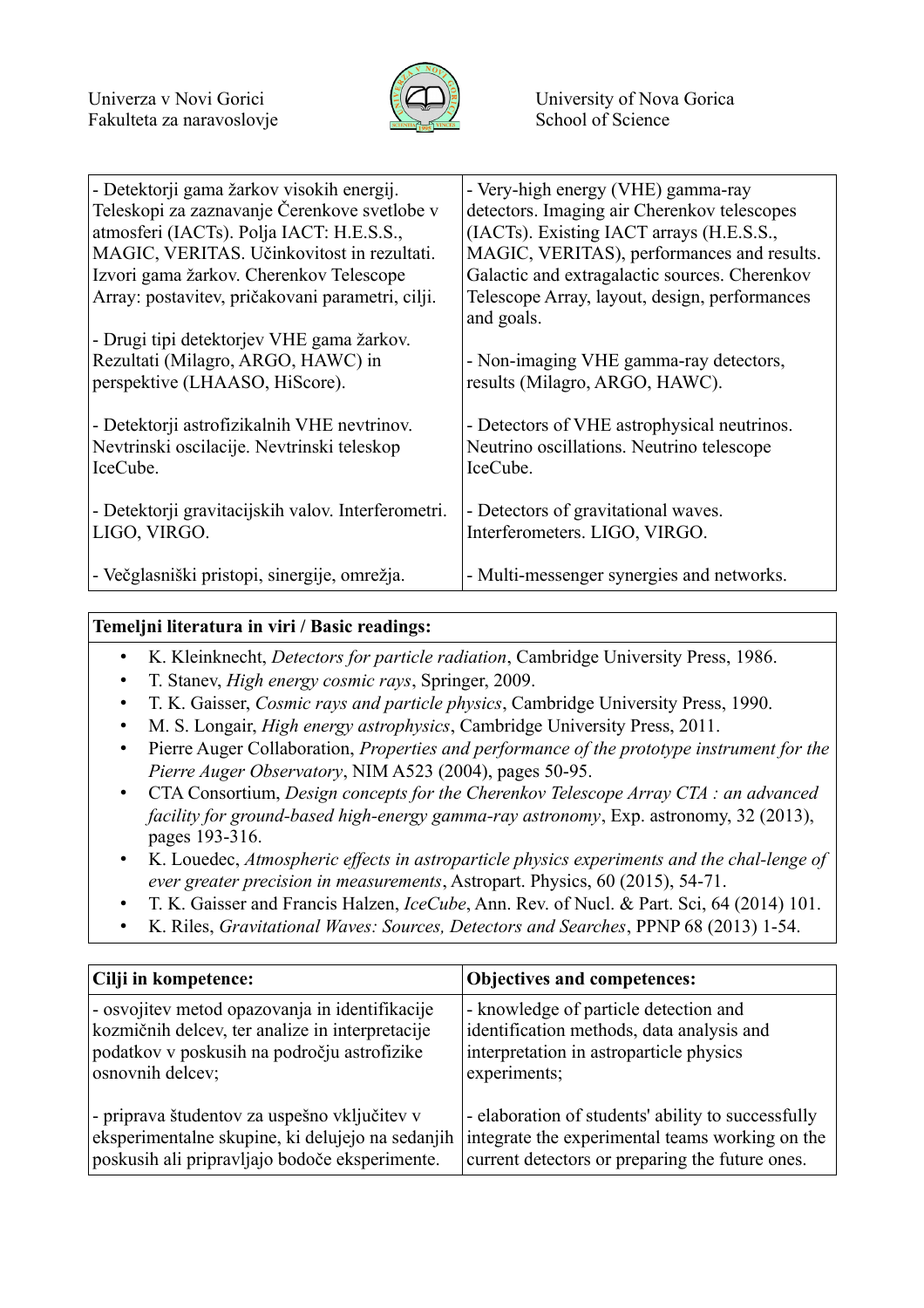

| Predvideni študijski rezultati:                 | <b>Intended learning outcomes:</b>               |
|-------------------------------------------------|--------------------------------------------------|
| Študenti bodo osvojili pojme in koncepte:       | Students will learn:                             |
| - vire sistematičnih napak in ključnih          | - how to identify typical sources of systematic  |
| parametrov (občutljivost, razpon energij,       | errors and assess key performances (sensitivity, |
| energijska in kotna ločljivost, sprejemljivost, | energy range, energy and angular resolutions,    |
| ciklus itd.) sodobnih poskusov na področju      | acceptance, duty cycle etc.) of astroparticle    |
| astrofizike osnovnih delcev, omejitve teh       | physics experiments, their current limitations,  |
| poskusov ter metode in tehnike izboljšanja      | and the methods and techniques of improvement    |
| karakteristik detektorjev;                      | of the detector characteristics;                 |
| - oceno kvalitete meritev in interpretacije     | - how to assess the measurements and interpret   |
| podatkov sodobnih poskusov v astrofiziki        | the results in modern astroparticle physics      |
| osnovnih delcev.                                | experiments.                                     |

| Metode poučevanja in učenja: | Learning and teaching methods: |  |
|------------------------------|--------------------------------|--|
| $\vert$ - predavanja         | - lectures                     |  |
| - študentske predstavitve    | - student presentations        |  |
| - skupinsko delo             | - team work                    |  |

| Načini ocenjevanja: | Utež / Weight   Assessment:<br>$\frac{1}{2}$ |                     |
|---------------------|----------------------------------------------|---------------------|
| - seminarska naloga | 50                                           | - written report    |
| - predstavitev      | 50                                           | - oral presentation |

## **Reference nosilca / references of the course principal:**

Dr. Sergey Vorobyev je docent za področje fizike na Univerzi v Novi Gorici. Dr. Sergey Vorobyev is assistant professor of physics at the University of Nova Gorica.

Njegova raziskovalna dejavnost je povezana z eksperimentalno fiziko kozmičnih žarkov in astronomijo gama žarkov zelo visokih energij.

Izbrane objave / selected publications:

- Pierre Auger Collaboration, AAB, A., VOROBIOV, Serguei, et al., *Observation of a large-scale anisotropy in the arrival directions of cosmic rays above 8×10<sup>18</sup>eV*. *Science*, ISSN 0036- 8075, sep. 2017, vol. 357, iss. 6357, str. 1266-1270, ilustr., doi: [10.1126/science.aan4338.](https://doi.org/10.1126/science.aan4338) [COBISS.SI-ID [4921595\]](https://plus.si.cobiss.net/opac7/bib/4921595?lang=sl).
- SCHWANKE, U., VOROBIOV, Serguei, et al., *A versatile digital camera trigger for telescopes in the Cherenkov Telescope Array*. *Nuclear instruments and methods in physics research. Section A,* ISSN 0168-9002, 2015, vol. 782, str. 92-103, doi: [10.1016/j.nima.2015.01.096.](https://doi.org/10.1016/j.nima.2015.01.096) [COBISS.SI-ID [3758075\]](https://plus.si.cobiss.net/opac7/bib/3758075?lang=sl).

CTA Consortium, ACTIS, M., VOROBIOV, Serguei, et al. *Design concepts for the Cherenkov*